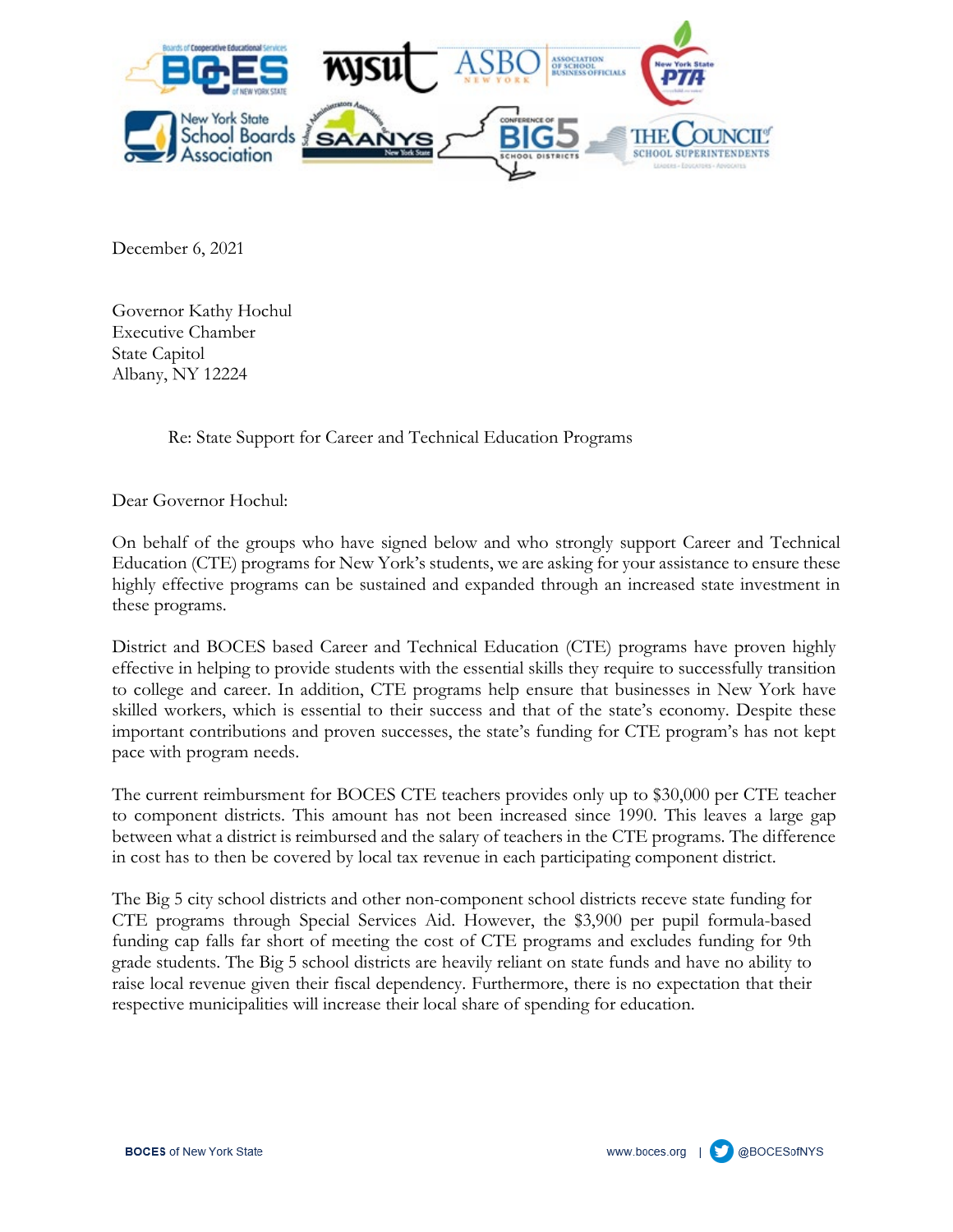To ensure the sustainability and growth of these programs, we ask that you include the following in the 2022-23 Executive Budget proposal:

## • Increase the "aidable" salary for Boards of Cooperative Educational Services (BOCES) Career and Technical Education (CTE) instructors to \$60,000 over the next three school years:

- $\circ$  \$40,000 for SY 2022-23, \$50,000 for SY 2023-24, \$60,000 SY 2024;
- o This increase would be more reflective of current salary scales; and
- Increase the per pupil cap and expand funding to 9th grade students for special services aid that is provided to the Big 5 school districts and other non-component school districts for CTE programs.

As fixed costs (including contractual salary increases and health insurance) continue to rise the ability of local districts to continue to increase support to maintain existing CTE programs is in jeopardy. At the same time, in many regions and industries, demand for trained, skilled employees is increasing. CTE programs not only prepare students to enter the health care industry, but they also are leaders in training certified mechanical and electrical engineers and almost future employees for all aspects of the hospitality industry. However, demand is outpacing supply. Without updated and increased state support, school districts will not be able to continue to support programs at a participation level that allows these programs to expand and meet the student and industry needs, while still being mindful of local taxpayers and the tax cap.

CTE programs are a proven tool, helping students achieve academic and career success, and provide a proven alternative model for academic and career success. In 2019-20, nearly 40,000 students developed college and career ready skills through their BOCES CTE program. 90% of BOCES CTE students graduated, a rate higher than the statewide average and while a significant number of students were able to enter the workforce from these programs, many students also went on to college. The Big 5 school districts and other non-component school districts also operate innovative and successful CTE programs. In many cases, graduation rates for pupils in these programs far exceed their district averages.

CTE programs are not just beneficial to students, but also to the business community. Many of these programs have been designed in collaboration with local businesses to ensure the programs provide students with the skills which are required by employers, and employers have a pipeline of skilled future employees. In 2019-20, more than 5,000 businesses had representatives serve on BOCES CTE advisory councils. The Big 5 districts also work with industry leaders to expand programs to meet growing workforce demands.

For these reasons, the undersigned organizations strongly support Career and Technical Education Programs for students attending New York state public schools. We ask that you support these programs by including an increase in both the aidable salary for BOCES CTE instructors and Special Services Aid for CTE programs in the Big 5 school districts and other non-component school districts as part of the 2022-23 Executive Budget proposal.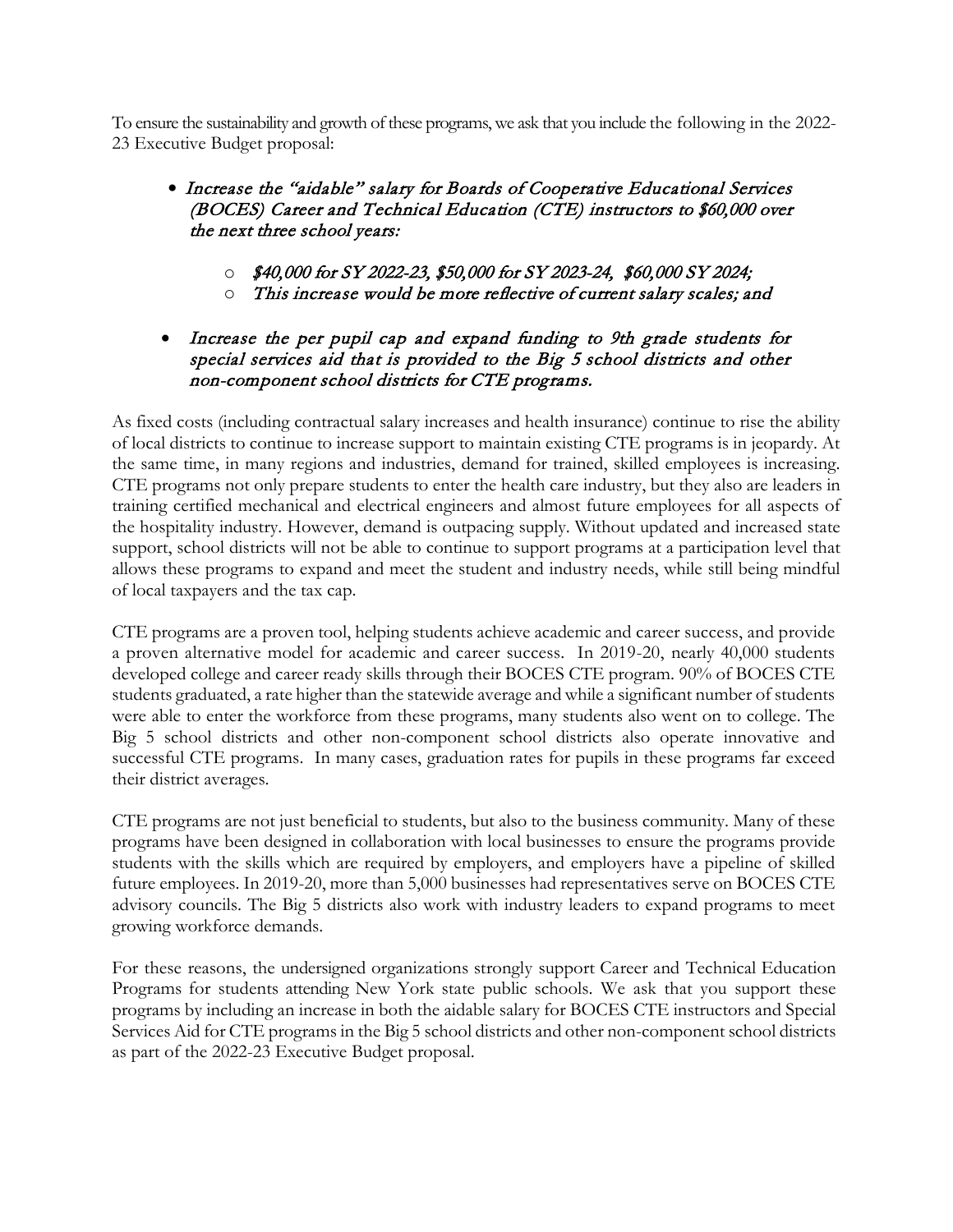Thank you for your consideration of this important proposal. If you have any questions, please do not hesitate to contact me at kmacdonald@gvboces.org.

Sincerely,

Kevin MacDonald, Chair BOCES Educational Consortium District Superintendent and CEO Genesee Valley BOCES

Andrey allotte

Bob Schneider, Executive Director Jennifer Pyle, Executive Director New York State School Boards Association Conference of Big 5 School Districts

Lo Shole

Brian Cechnicki, Executive Director Kevin S. Casey, Executive Director New York State Assocuation of School School Administrators Association of Business Officials New York State

Jul Schil

Charles Dedrick, Executive Director New York State Council of School Superintendents

CC: Senator Shelley Mayer Assemblyman Michael Benedetto Michael Smingler

Kyle MCauly Beblopitsky

Andrew Pallotta, President Kyle Belokopitsky, Executive Director New York State Untied Teachers New York State Parent Teacher Association

fwind Casey